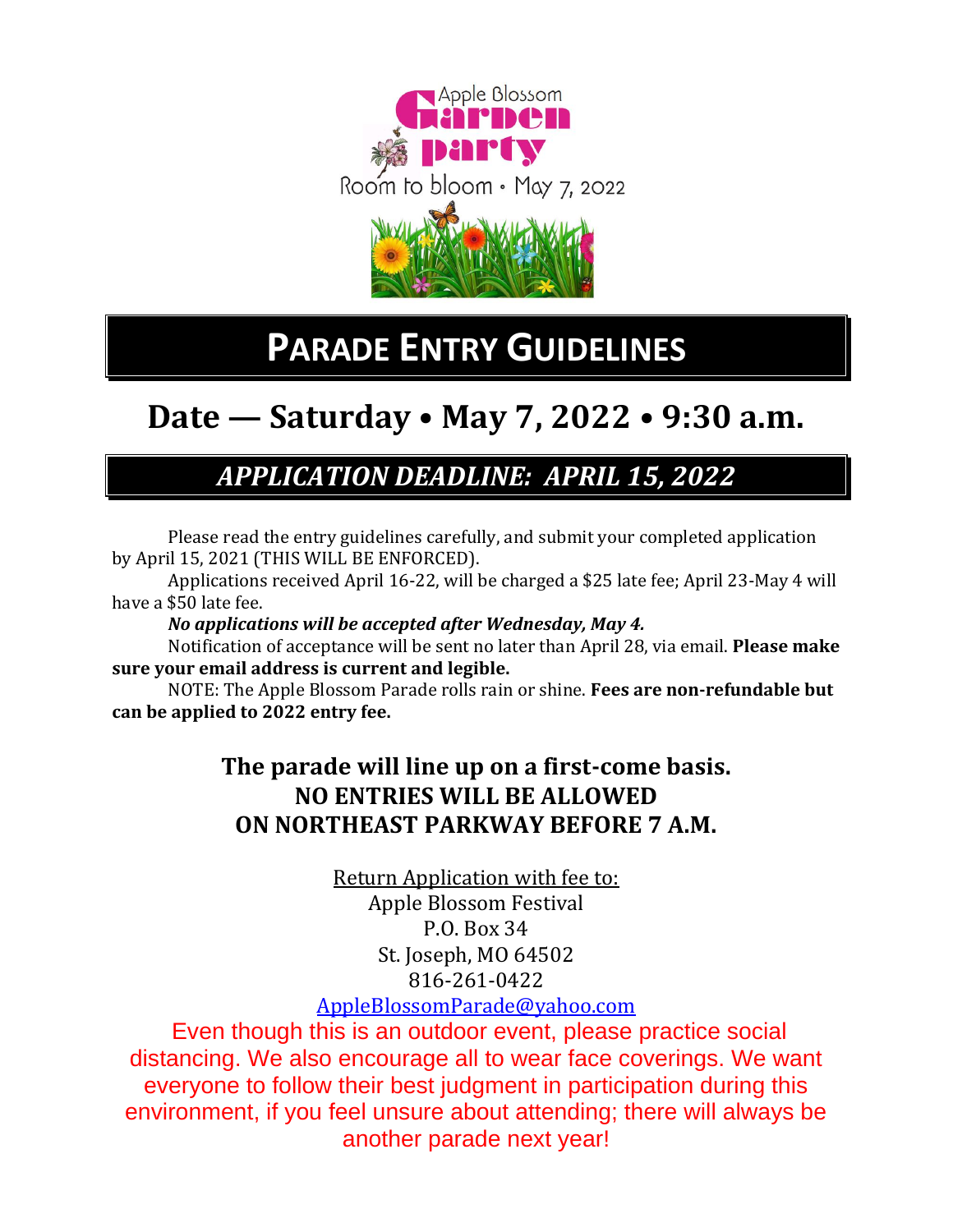## **Theme: "Apple Blossom Garden Party: Room to Bloom"** *All entries are encouraged to design their units around this theme.*

- 1. **All units must be decorated**. See tips below for ideas or get creative and develop your own.
- 2. Floats are strongly encouraged. In fact, we challenge you to create a float.
- 3. Prizes will be awarded only to float entries.
- 4. IMPORTANT: We're proud to be Americans, and we know you are, too. So, the Apple Blossom Committee asks that all units display at least one American flag. Fly it proudly.
- 5. The Apple Blossom Parade is a fun family event with lots of children both in entries and along the parade route. We request that your handouts reflect positive community values and avoid controversial or otherwise inappropriate issues.
- 6. Any parade entry that causes the parade to stop (e.g. radio/television interviews, special performance groups, political entries, or those experiencing mechanical breakdown) is encouraged to immediately move to the side of the street to allow the parade to progress with ease.
- 7. No semis are allowed in the parade.
- 8. NEW: 2 adult spotters are encouraged to walk next to the unit

#### **Tips for decorating units**

CAR CHALK. Decorate the windows with window chalk, writing appropriate messages. For example, if your vehicle is pulling a parade float, you can give information about the organization involved (Girl Scout Troop 123). Also, have fun decorating around the words by drawing stars, hearts, flowers and whatever else you can think of.

STREAMERS. Tie ribbons or streamers to the car antenna. Let them hang down approximately 6 to 8 inches as you don't want them distracting your driving. If you can find one, place an antenna topper on there as well. The same ribbon or streamers can be hung along the sides of the car. Do this by using regular clear tape, but affix it to the black trim of the window only. Tape could damage the paint.

TIN CANS. String some tin cans and tie them to the rear bumper. Use can use empty soda cans, or those from canned vegetables. Clean the cans by rinsing them with water. For the soda cans, you can tie the string to the pop top. For other cans, you can drill a small hole or tape the string to the bottom of the can. Fishing line makes a very good string for this project. The noise from the tin cans will let your presence be known from a mile away.

POSTERS. Create posters for the sides of each car. Decorate them with markers, and then adhere them to the window trim with several pieces of tape.

BALLOONS. Fill balloons will helium and attach them to the top of vehicles and high parts of floats.

FESTOONING. Festooning is a colorful garland that can be attached to edges of vehicles and floats or wrapped around parts of each.

FRINGE. Both tissue and metallic fringe can be attached to edges of vehicles and floats.

FOAMBOARD LETTERS. You can use these letters to identify your unit or group. Make sure they're large enough to be easily read from a distance.

GRASS MATS. You can use these mats to dress up the floors and sides of trailers and other units

**The Apple Blossom website [\(http://www.appleblossomparade.com/abparade.html\)](http://www.appleblossomparade.com/abparade.html) has examples of these items for you to view.**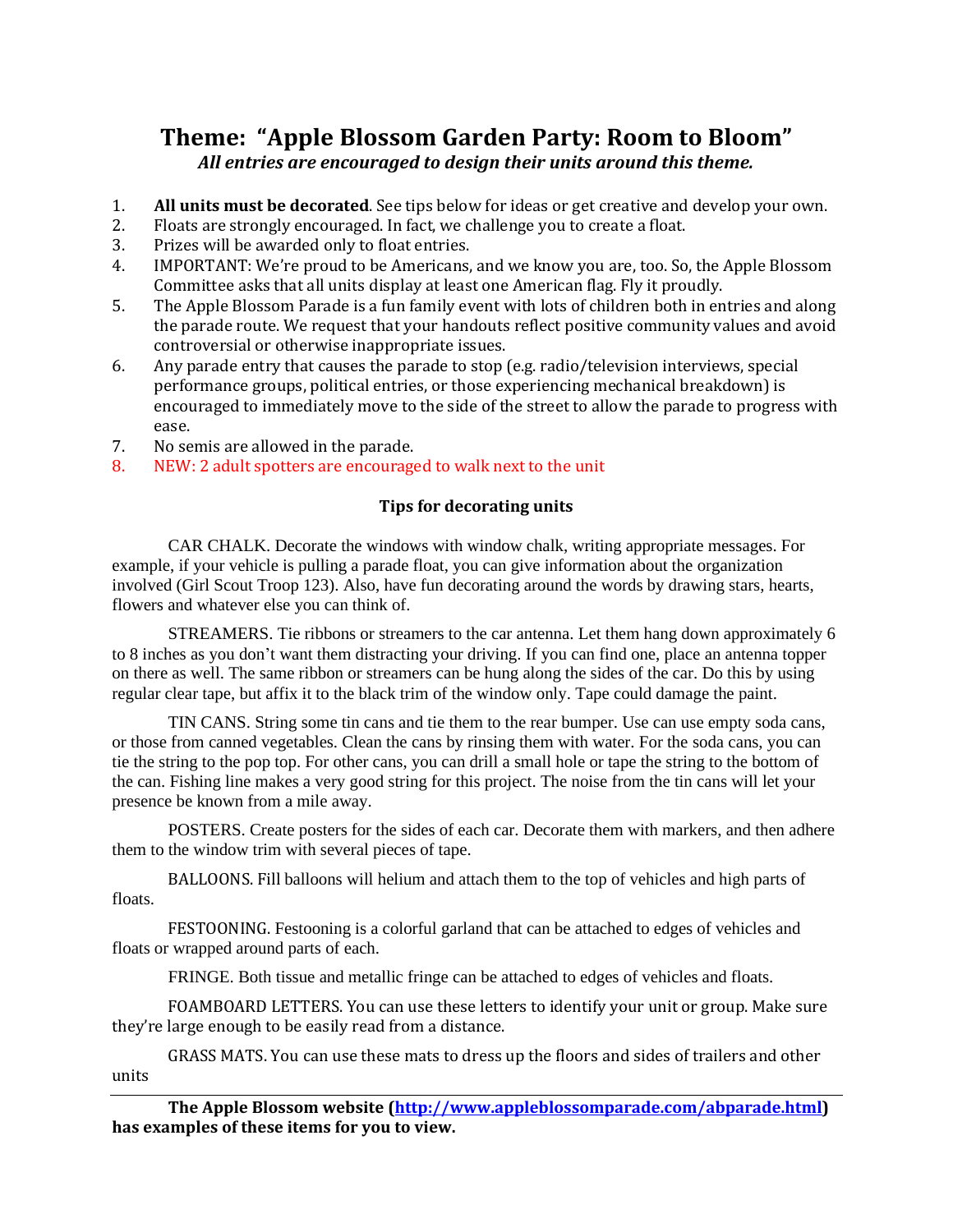# **PARADE ENTRY APPLICATION**

NOTE: Applications must be typed or *legibly* printed. If more than one organization is sponsoring, please provide information from each group

|                      | MAILING ADDRESS      |  |
|----------------------|----------------------|--|
|                      | $CITY$ $STATE$ $ZIP$ |  |
| <b>PHONE NUMBERS</b> |                      |  |
|                      |                      |  |
|                      |                      |  |

#### **C. PRIZES AND AWARDS**

Grand prize for best float will be \$1,000. Second place for best float is \$500 Recognition certificates will be given to units in the following categories: Best Float, Best Themed Float, Best Vintage Vehicle, Best Walking Unit, and Best Band.

\_\_\_\_\_\_\_\_\_\_\_\_\_\_\_\_\_\_\_\_\_\_\_\_\_\_\_\_\_\_\_\_\_\_\_\_\_\_\_\_\_\_\_\_\_\_\_\_\_\_\_\_\_\_\_\_\_\_\_\_\_\_\_\_\_\_\_\_\_\_\_\_

\_\_\_\_\_\_\_\_\_\_\_\_\_\_\_\_\_\_\_\_\_\_\_\_\_\_\_\_\_\_\_\_\_\_\_\_\_\_\_\_\_\_\_\_\_\_\_\_\_\_\_\_\_\_\_\_\_\_\_\_\_\_\_\_\_\_\_\_\_\_\_\_

#### **D. JUDGING** (Check if unit to be judged)

\_\_\_ENTRY TO BE JUDGED FOR AWARD JUDGING WILL TAKE PLACE DURING THE PARADE & WINNERS WILL BE NOTIFIED.